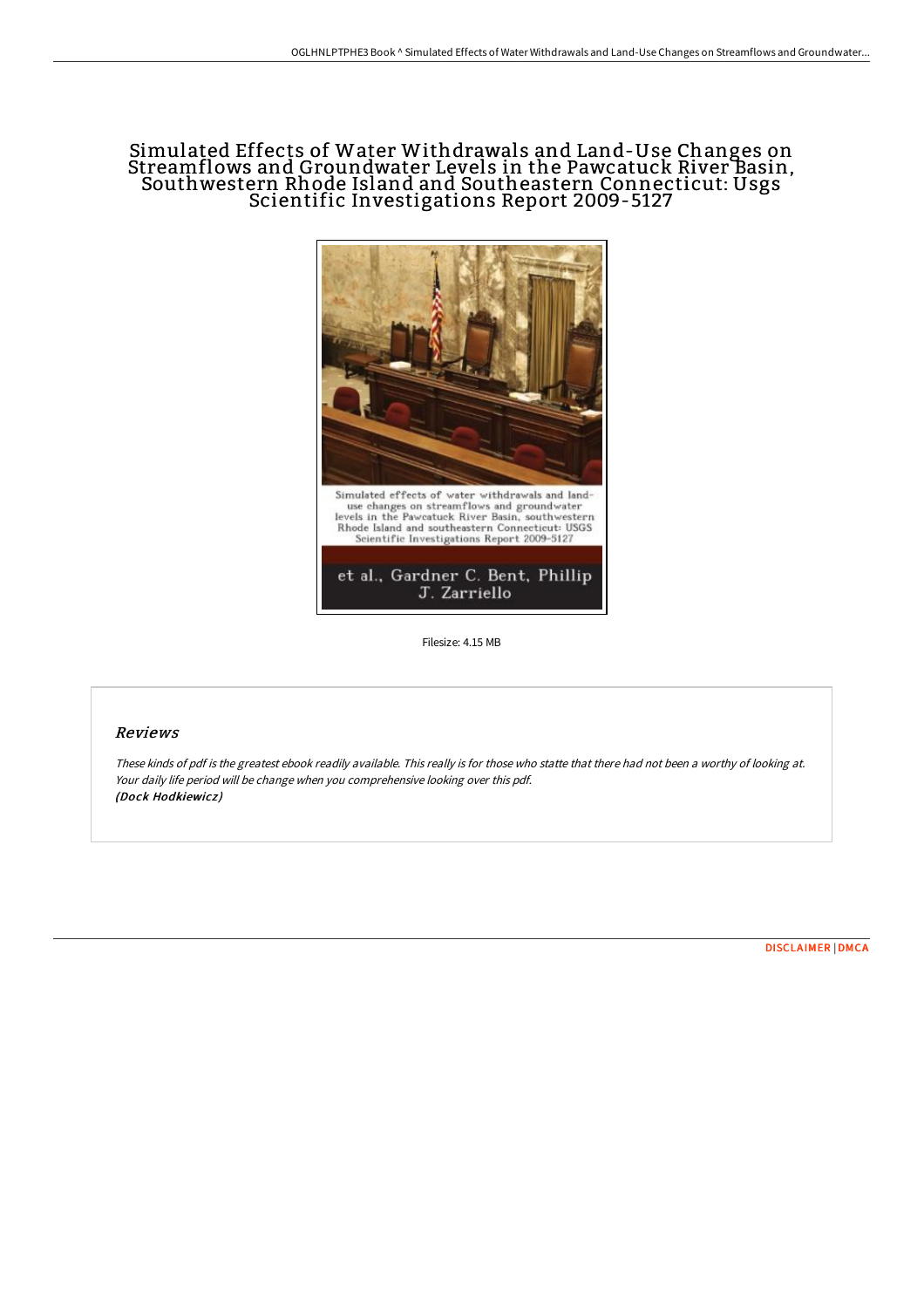## SIMULATED EFFECTS OF WATER WITHDRAWALS AND LAND-USE CHANGES ON STREAMFLOWS AND GROUNDWATER LEVELS IN THE PAWCATUCK RIVER BASIN, SOUTHWESTERN RHODE ISLAND AND SOUTHEASTERN CONNECTICUT: USGS SCIENTIFIC INVESTIGATIONS REPORT 2009-5127



To download Simulated Effects of Water Withdrawals and Land-Use Changes on Streamflows and Groundwater Levels in the Pawcatuck River Basin, Southwestern Rhode Island and Southeastern Connecticut: Usgs Scientific Investigations Report 2009- 5127 eBook, you should refer to the link listed below and download the file or have accessibility to other information which are in conjuction with SIMULATED EFFECTS OF WATER WITHDRAWALS AND LAND-USE CHANGES ON STREAMFLOWS AND GROUNDWATER LEVELS IN THE PAWCATUCK RIVER BASIN, SOUTHWESTERN RHODE ISLAND AND SOUTHEASTERN CONNECTICUT: USGS SCIENTIFIC INVESTIGATIONS REPORT 2009-5127 ebook.

Bibliogov, United States, 2013. Paperback. Book Condition: New. 246 x 189 mm. Language: English . Brand New Book \*\*\*\*\* Print on Demand \*\*\*\*\*.The Pawcatuck River Basin, in southwestern Rhode Island and southeastern Connecticut, is an important high-quality water resource that provides water for domestic and public supplies, irrigation, recreation, and a rich aquatic ecosystem. Streamflow records for several rivers in the basin indicate that during the summer, withdrawals could be affecting aquatic habitat and diversity, water quality, and the value of the rivers as scenic and recreational resources. Concerns over the effects of water withdrawals on streamflow, pond levels, groundwater levels, and aquatic habitat in the basin prompted the development of surface-water, groundwater, and conjunctive-management models. Separate models were developed because linking surface-water and groundwater models was not feasible in this geologic setting. Each individual model provided an accurate representation of the part of the hydrologic system under consideration. A precipitation-runoff model was developed for the entire basin on the basis of the Hydrologic Simulation Program-FORTRAN (HSPF) model. Groundwater-flow models were developed for the lower Wood River and the eastern Pawcatuck River areas in the basin on the basis of groundwater-flow models (MODFLOW). In addition, conjunctive-management models were developed for subareas of the two groundwater model areas. These models were used to evaluate current conditions, long-term conditions, water-management alternatives, and land-use changes in the basin. Additionally, the results from MODFLOW were compared to the results of a streamflow-depletion algorithm in the HSPF model.

自 Read Simulated Effects of Water Withdrawals and Land-Use Changes on Streamflows and Groundwater Levels in the Pawcatuck River Basin, Southwestern Rhode Island and Southeastern Connecticut: Usgs Scientific [Investigations](http://bookera.tech/simulated-effects-of-water-withdrawals-and-land-.html) Report 2009-5127 Online

Download PDF Simulated Effects of Water Withdrawals and Land-Use Changes on Streamflows and Groundwater Levels in the Pawcatuck River Basin, Southwestern Rhode Island and Southeastern Connecticut: Usgs Scientific [Investigations](http://bookera.tech/simulated-effects-of-water-withdrawals-and-land-.html) Report 2009-5127